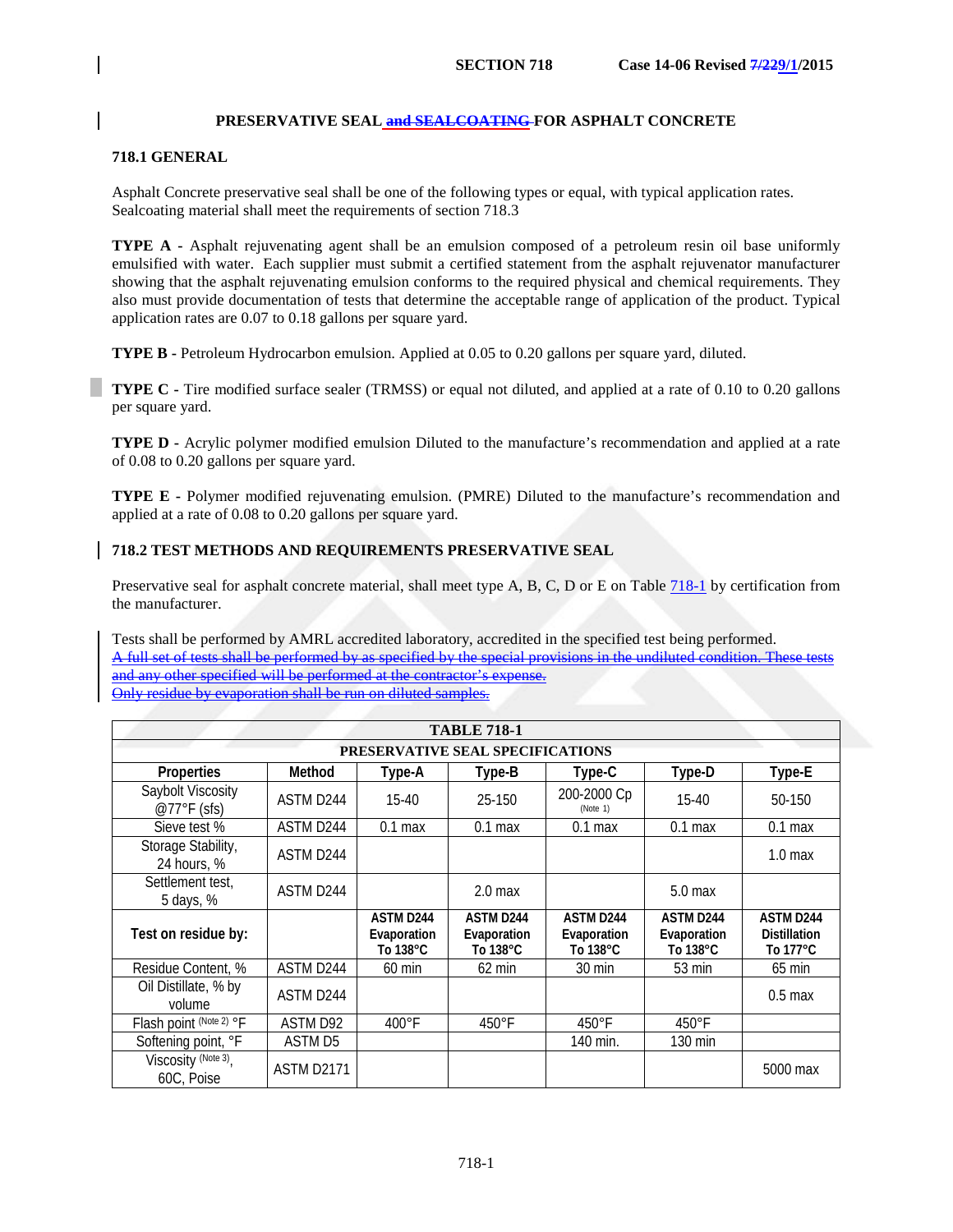| <b>TABLE 718-1</b>                                |                       |                                      |                                      |                                      |                                         |                                              |
|---------------------------------------------------|-----------------------|--------------------------------------|--------------------------------------|--------------------------------------|-----------------------------------------|----------------------------------------------|
| PRESERVATIVE SEAL SPECIFICATIONS                  |                       |                                      |                                      |                                      |                                         |                                              |
| Properties                                        | Method                | Type-A                               | Type-B                               | Type-C                               | Type-D                                  | Type-E                                       |
| Elastic Recovery (Note 4)<br>10C, %               | <b>AASHTO</b><br>T301 |                                      |                                      |                                      |                                         | 50 min                                       |
| Test on residue by:                               |                       | ASTM D244<br>Evaporation<br>To 138°C | ASTM D244<br>Evaporation<br>To 138°C | ASTM D244<br>Evaporation<br>To 138°C | ASTM D244<br>Evaporation<br>To 138°C    | ASTM D244<br><b>Distillation</b><br>To 177°C |
| Ductility, 25C,<br>5 cm/min, cm                   | ASTM D113             |                                      |                                      |                                      | 20 min                                  |                                              |
| Penetration, 25C, 100g/5<br>sec, dmm              | <b>ASTM D5</b>        |                                      |                                      |                                      | 20-80                                   |                                              |
| Penetration, 4C, 200g/60<br>sec, dmm              | <b>ASTM D5</b>        |                                      |                                      |                                      |                                         | $20 - 70$                                    |
| Kinematic Viscosity,<br>140°F, cSt                | <b>ASTM D2170</b>     | 100-200                              | 1,000-9,500                          |                                      |                                         |                                              |
| <b>Accelerated Weathering</b><br>test (Note 5)    | ASTM D4799            |                                      |                                      |                                      | Plant certification<br>within 12 months |                                              |
| Test on                                           |                       | Evaporative<br><b>Residue</b>        | Evaporative<br><b>Residue</b>        |                                      |                                         | Rejuvenating<br><b>Agent Base</b>            |
| Asphaltenes, % w                                  | ASTM D2006            | 1.0 <sub>max</sub>                   | 10.0 Max.                            |                                      |                                         | 1.0 <sub>max</sub>                           |
| Maltene Dist. Ratio<br>$(PC+A_1)/(A_2+S)$         | ASTM D2006            | $0.3 - 0.6$                          | $0.2 - 1.4$                          |                                      |                                         |                                              |
| PC/S Ratio <sup>45</sup><br>(Note4)               | ASTM D2006            | $0.5$ min                            | $0.5$ min.                           |                                      |                                         |                                              |
| Saturated<br>Hydrocarbons, S <sup>5(note 4)</sup> | ASTM D2006            | 28 max                               | 28 max.                              |                                      |                                         | 30 max                                       |
| Kinematic Viscosity,<br>140°F, cSt                | <b>ASTM D2170</b>     |                                      |                                      |                                      |                                         | 50-175                                       |
| Flash point °F                                    | <b>ASTM D92</b>       |                                      |                                      |                                      |                                         | 375 min                                      |
| Test on residue from<br>RTFO:                     | <b>ASTM D2872</b>     |                                      |                                      |                                      |                                         | Rejuvenating<br><b>Agent Base</b>            |
| Mass Change, %,                                   | <b>ASTM D2872</b>     |                                      |                                      |                                      |                                         | $6.5$ max                                    |
| Kinematic Viscosity,<br>140°F, cSt                | <b>ASTM D2170</b>     |                                      |                                      |                                      |                                         | Report                                       |
| Kinematic Viscosity,<br>Ratio (Note 6)            |                       |                                      |                                      |                                      |                                         | 3.0 <sub>max</sub>                           |

Notes:

- 1. Brookfield viscosity using spindle #27 (ASTM D4402) test temperature at  $140^{\circ}$ F<sub>r</sub> t<del>T</del>emperature equilibrate the sample for a minimum of 20 minutes. Sample test run time is at a minimum of 5 minutes. Sample needs to be inside the Brookfield viscosity tube. for 5 minutes minimum.
- 2. Flash point on residue may be waived by the engineer during production sampling and testing provided manufacturer submits results performed in the previous 12 months in compliance.
- 3. Viscosity in poise may be determined using AASHTO T315 by converting the Complex Dynamic Shear Viscosity to Viscosity in poise.
- 4. Elastic Recovery molds shall have straight sides as shown in Fig. 1 of AASHTO T301
- 5. Other Accelerated Weathering test procedures may be presented for acceptance by the engineer prior to project start. These results shall be provided at no additional cost to the agency.
- 6. Kinematic Viscosity Ratio will be determined by dividing the viscosity of the material after RTFO aging by the original viscosity.

A full set of tests shall be performed by as specified by the special provisions in the undiluted condition. These tests and any other specified will be performed at the contractor's expense.

Only residue by evaporation shall be run on diluted samples. Specification limits should be diluted rate times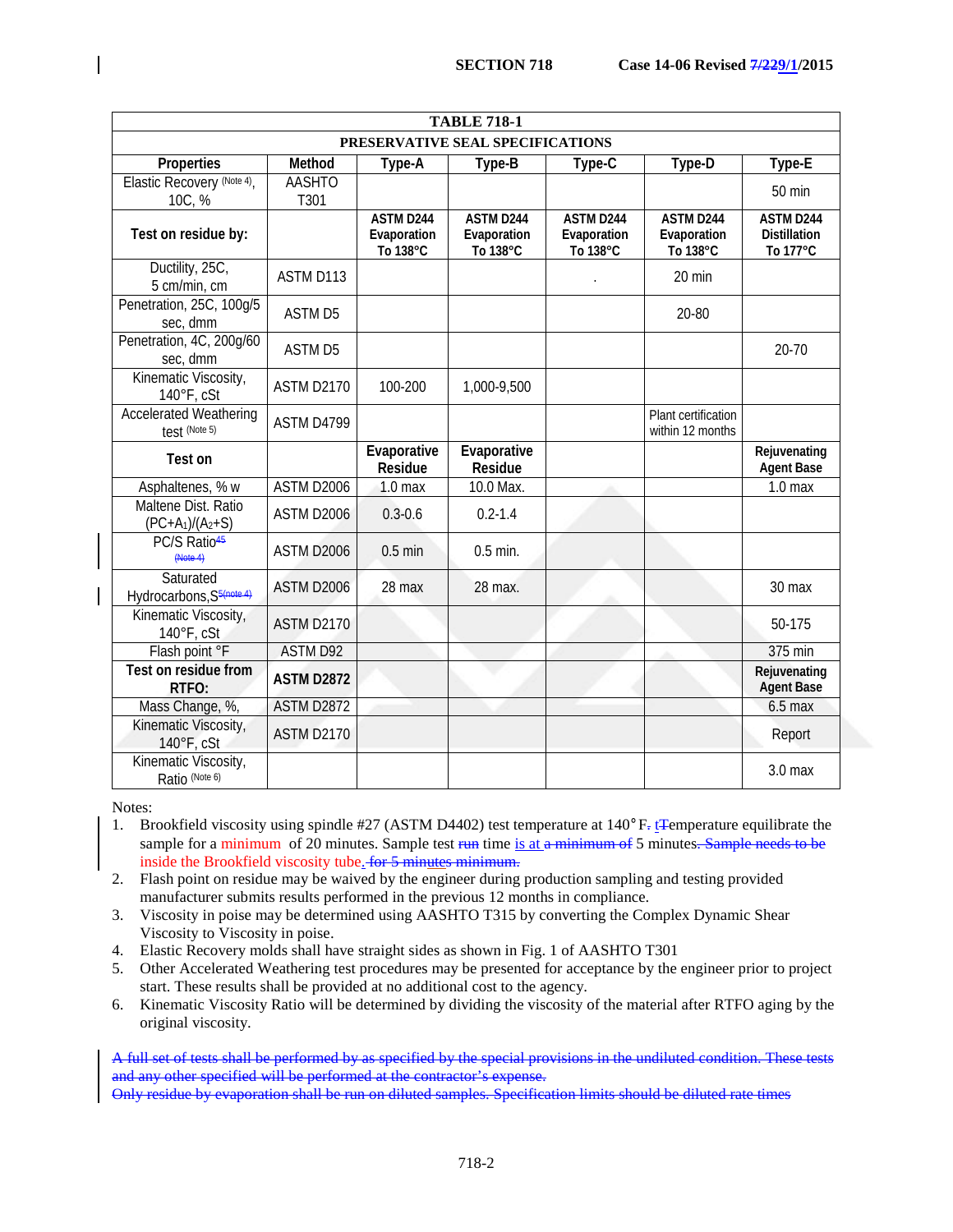minimum residual value of concentrate.

#### **718.3 TEST METHODS AND REQUIREMENTS SEALCOATING**

Sealcoating material for asphalt concrete pavement, shall be a concentrate product "ready to use" from the manufacturer. No product dilution will be allowed at the project site during application. Sealcoating shall consist of two applications across full width of pavement surface. Edge application treatment shall also be two separate coats. Each applied coat shall be at the following minimum application rates. First coat shall be applied at a minimum application rate of 0.15 gallons per square yard, followed by a second coat applied at a minimum rate of 0.15 gallons per square yard. Application rate for each coat, above the minimum, shall be adjusted to meet the pavement surface conditions.

Material, applied as Sealcoating, shall meet the requirements on table 718-2 by certification from the manufacturer.

Tests shall be performed by AMRL accredited laboratory.

| <b>TABLE 718-2</b>                                                                                       |                                                    |                      |  |  |  |  |  |
|----------------------------------------------------------------------------------------------------------|----------------------------------------------------|----------------------|--|--|--|--|--|
| <b>SEALCOATING SPECIFICATIONS</b>                                                                        |                                                    |                      |  |  |  |  |  |
| <b>Properties</b> * (note 2)                                                                             | Method                                             | <b>Specification</b> |  |  |  |  |  |
| Weight per Gallon, 25C, lbs/gal                                                                          | <b>ASTM</b><br>D <sub>2939.07</sub>                | <del>10.0 min</del>  |  |  |  |  |  |
| <b>Residue Content by Evaporation, %</b>                                                                 | <b>ASTM</b><br>D <sub>2939.08</sub>                | $50 \text{ min}$     |  |  |  |  |  |
| <b>Asphalt Content by Weight, %</b>                                                                      | <b>ASTM</b><br>D <sub>2939.21</sub>                | <del>17 min</del>    |  |  |  |  |  |
| Wet Track Abrasion Test <sup>(Note 1)</sup> .<br>$1 \text{ hour}$<br><del>1 110ul.</del><br>grams/sq.ft. | A STM D3010<br>710 EVED 3210                       | <del>15 тах</del>    |  |  |  |  |  |
| Wet Track Abrasion Test <sup>(Note 1)</sup> .<br>$A$ day<br><del>v uay,</del><br>grams/sq.ft.            | A STM D3010<br>, , , , , , , , , , , , , , , , , , | <del>15 max</del>    |  |  |  |  |  |

#### **Notes**

Wet track abrasion patties shall be produced by two applications of sealcoat material dried to constant weight between each coat.

*End of Section* **-**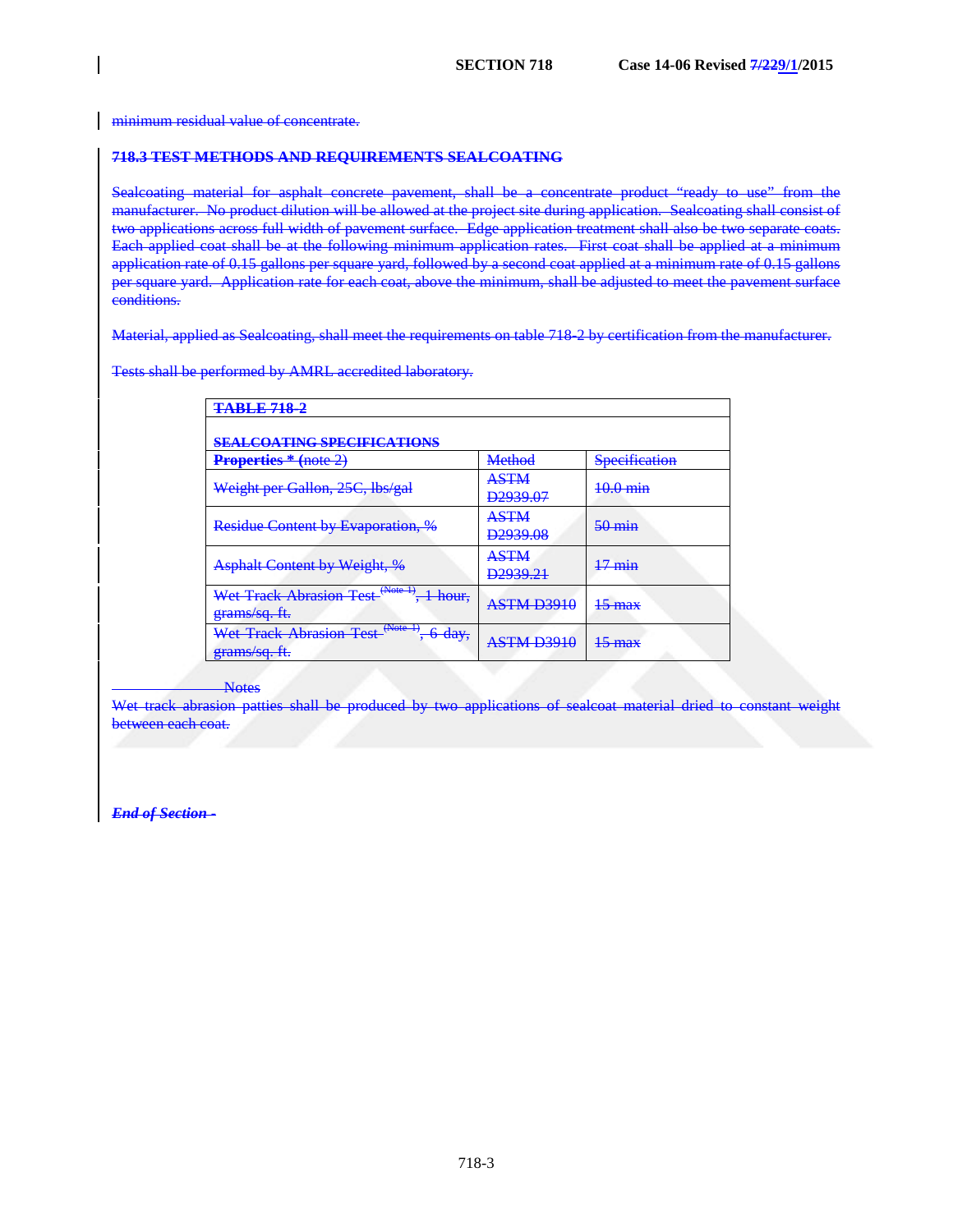# **SECTION 334**

# **PRESERVATIVE SEAL FOR ASPHALT CONCRETE**

#### **334.1 DESCRIPTION:**

The asphalt concrete preservative seal shall be composed of an emulsified asphalt or asphalt rejuvenate, or an asphalt sealant to preserve the asphalt concrete pavement.

Preservative seals are applicable for asphalt pavements as directed on the plans, special provisions, or the Engineer.

## **334.2 MATERIALS:**

The preservative seal shall be one of the following materials as specified by the Engineer:

| <b>Type</b>    | Description                                    | <b>Material Conformance</b> |
|----------------|------------------------------------------------|-----------------------------|
| $\overline{A}$ | Rejuvenating emulsion                          | Section 718                 |
| В              | Petroleum hydrocarbon emulsion                 | Section 718                 |
| C              | "Filled" asphalt sealer such as TRMSS or equal | Section 718                 |
|                | Acrylic polymer emulsion                       | Section 718                 |
| Е              | Polymer modified rejuvenating emulsion (PMRE)  | Section 718                 |
| Other          | Diluted asphalt emulsion, CSS-1 or SS-1h       | Section 713                 |

## **334.3 CONSTRUCTION METHOD:**

The material shall be approved by the Engineer in accordance to this specification. The application rates, dilution and curing shall be directed by the Engineer in accordance with this specification.

The contractor shall be responsible to clean the pavement to be treated free of trash, debris, earth or other deleterious substances present in sufficient quality to not interfere with the work to be performed.

The application rate will be based upon a typical surface condition test site with application rate trials to determine the needed rate. All application rates specified in Section 718 shall be a diluted 50-50 emulsified asphalt and water, except as recommended by the manufacturer for Type B and C. Any over applied seal will be sanded as directed by the Engineer. Application equipment shall be in accordance with Section 330.

Before opening a treated area to traffic, the surface shall be checked for slipperiness and/or tackiness. If the treated portion of the roadway must be opened to traffic prior to the disappearance of slipperiness and/or tackiness, the surface shall be sanded with a minimum of  $1 \frac{1}{2}$  pounds per square yard or as directed by the Engineer. Sand Blotter shall comply with Section 333.

#### **334.4 MEASUREMENT:**

Preservative seal for asphalt concrete will be measured by the gallon or ton applied.

# **334.5 PAYMENT:**

Payment will be made on the basis of the unit price bid in the proposal. Payment shall be full compensation for preservative seal complete and in place.

**-** *End of Section -*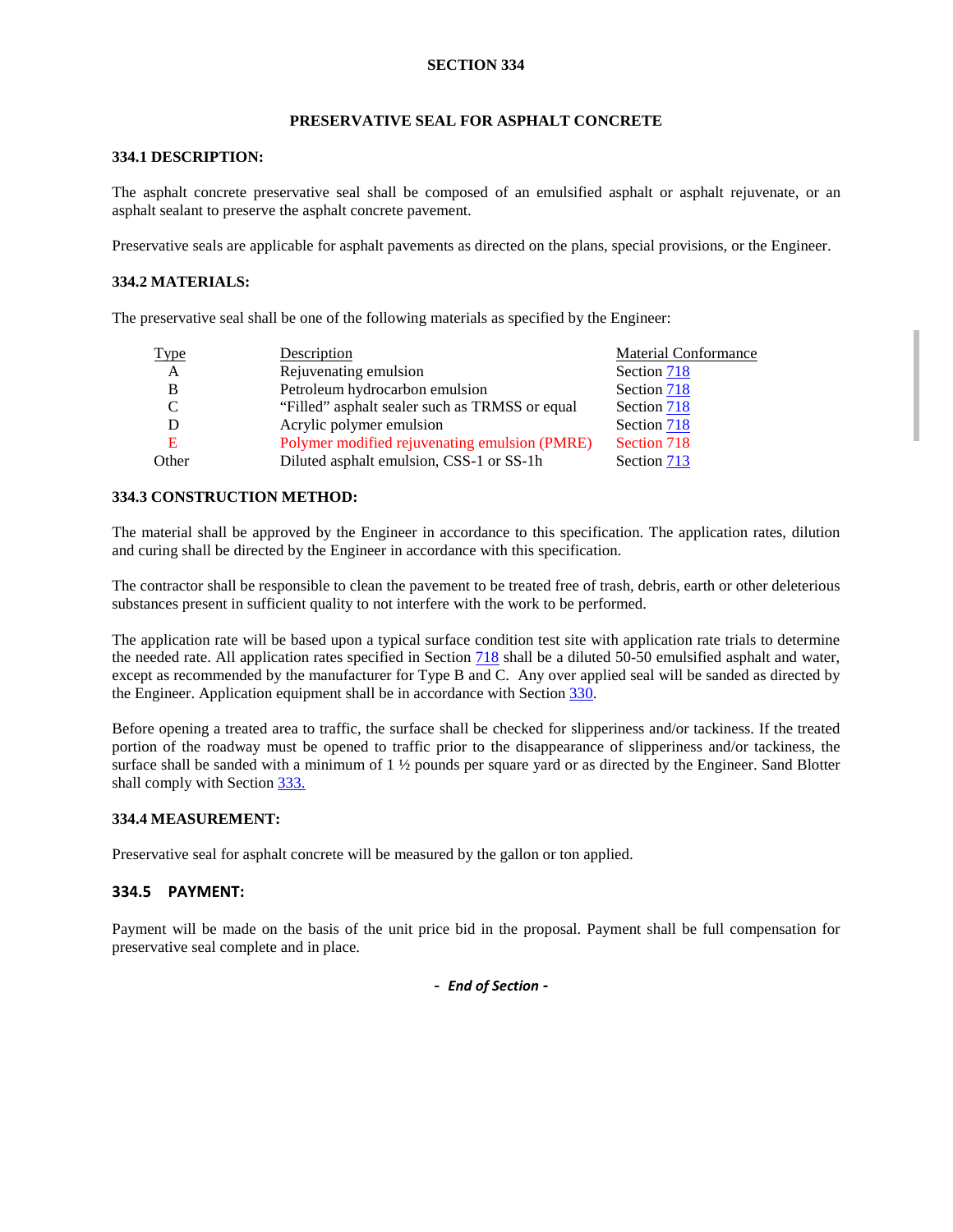# **PRESERVATIVE SEAL FOR ASPHALT CONCRETE**

#### **718.1 GENERAL**

Asphalt Concrete preservative seal shall be one of the following types or equal, with typical application rates. Sealcoating material shall meet the requirements of section 718.3

**TYPE A -** Asphalt rejuvenating agent shall be an emulsion composed of a petroleum resin oil base uniformly emulsified with water. Each supplier must submit a certified statement from the asphalt rejuvenator manufacturer showing that the asphalt rejuvenating emulsion conforms to the required physical and chemical requirements. They also must provide documentation of tests that determine the acceptable range of application of the product. Typical application rates are 0.07 to 0.18 gallons per square yard.

**TYPE B -** Petroleum Hydrocarbon emulsion. Applied at 0.05 to 0.20 gallons per square yard, diluted.

**TYPE C -** Tire modified surface sealer (TRMSS) or equal not diluted, and applied at a rate of 0.10 to 0.20 gallons per square yard.

**TYPE D -** Acrylic polymer modified emulsion Diluted to the manufacture's recommendation and applied at a rate of 0.08 to 0.20 gallons per square yard.

**TYPE E -** Polymer modified rejuvenating emulsion. (PMRE) Diluted to the manufacture's recommendation and applied at a rate of 0.08 to 0.20 gallons per square yard.

## **718.2 TEST METHODS AND REQUIREMENTS PRESERVATIVE SEAL**

Preservative seal for asphalt concrete material, shall meet type A, B, C, D or E on Tabl[e 718-1](#page-4-0) by certification from the manufacturer.

Tests shall be performed by AMRL accredited laboratory, accredited in the specified test being performed.

<span id="page-4-0"></span>

| <b>TABLE 718-1</b>                               |                                 |                                                    |                                                    |                                                    |                                                    |                                                     |
|--------------------------------------------------|---------------------------------|----------------------------------------------------|----------------------------------------------------|----------------------------------------------------|----------------------------------------------------|-----------------------------------------------------|
| PRESERVATIVE SEAL SPECIFICATIONS                 |                                 |                                                    |                                                    |                                                    |                                                    |                                                     |
| <b>Properties</b>                                | <b>Method</b>                   | <b>Type-A</b>                                      | <b>Type-B</b>                                      | $Type-C$                                           | <b>Type-D</b>                                      | <b>Type-E</b>                                       |
| Saybolt Viscosity<br>$@77^{\circ}F$ (sfs)        | <b>ASTM</b><br>D <sub>244</sub> | $15-40$                                            | $25 - 150$                                         | 200-2000 Cp<br>(Note 1)                            | $15-40$                                            | 50-150                                              |
| Sieve test %                                     | <b>ASTM</b><br>D <sub>244</sub> | $0.1$ max                                          | $0.1$ max                                          | $0.1$ max                                          | $0.1$ max                                          | $0.1$ max                                           |
| Storage Stability,<br>24 hours, %                | <b>ASTM</b><br>D <sub>244</sub> |                                                    |                                                    |                                                    |                                                    | 1.0 <sub>max</sub>                                  |
| Settlement test,<br>5 days, %                    | <b>ASTM</b><br>D <sub>244</sub> |                                                    | $2.0 \text{ max}$                                  |                                                    | $5.0$ max                                          |                                                     |
| Test on residue by:                              |                                 | <b>ASTM D244</b><br><b>Evaporation</b><br>To 138°C | <b>ASTM D244</b><br><b>Evaporation</b><br>To 138°C | <b>ASTM D244</b><br><b>Evaporation</b><br>To 138°C | <b>ASTM D244</b><br><b>Evaporation</b><br>To 138°C | <b>ASTM D244</b><br><b>Distillation</b><br>To 177°C |
| Residue Content, %                               | <b>ASTM</b><br>D <sub>244</sub> | $60 \text{ min}$                                   | $62 \text{ min}$                                   | 30 min                                             | $53 \text{ min}$                                   | $65 \text{ min}$                                    |
| Oil Distillate, % by<br>volume                   | <b>ASTM</b><br>D <sub>244</sub> |                                                    |                                                    |                                                    |                                                    | $0.5 \text{ max}$                                   |
| Flash point (Note 2) of                          | <b>ASTM D92</b>                 | $400^{\circ}$ F                                    | $450^{\circ}$ F                                    | $450^{\circ}$ F                                    | $450^{\circ}$ F                                    |                                                     |
| Softening point, °F                              | <b>ASTM D5</b>                  |                                                    |                                                    | 140 min.                                           | $130 \text{ min}$                                  |                                                     |
| Viscosity $^{(Note 3)}$ ,<br>60C, Poise          | <b>ASTM</b><br>D2171            |                                                    |                                                    |                                                    |                                                    | $5000$ max                                          |
| Elastic Recovery <sup>(Note 4)</sup> ,<br>10C, % | <b>AASHTO</b><br>T301           |                                                    |                                                    |                                                    |                                                    | $50 \text{ min}$                                    |